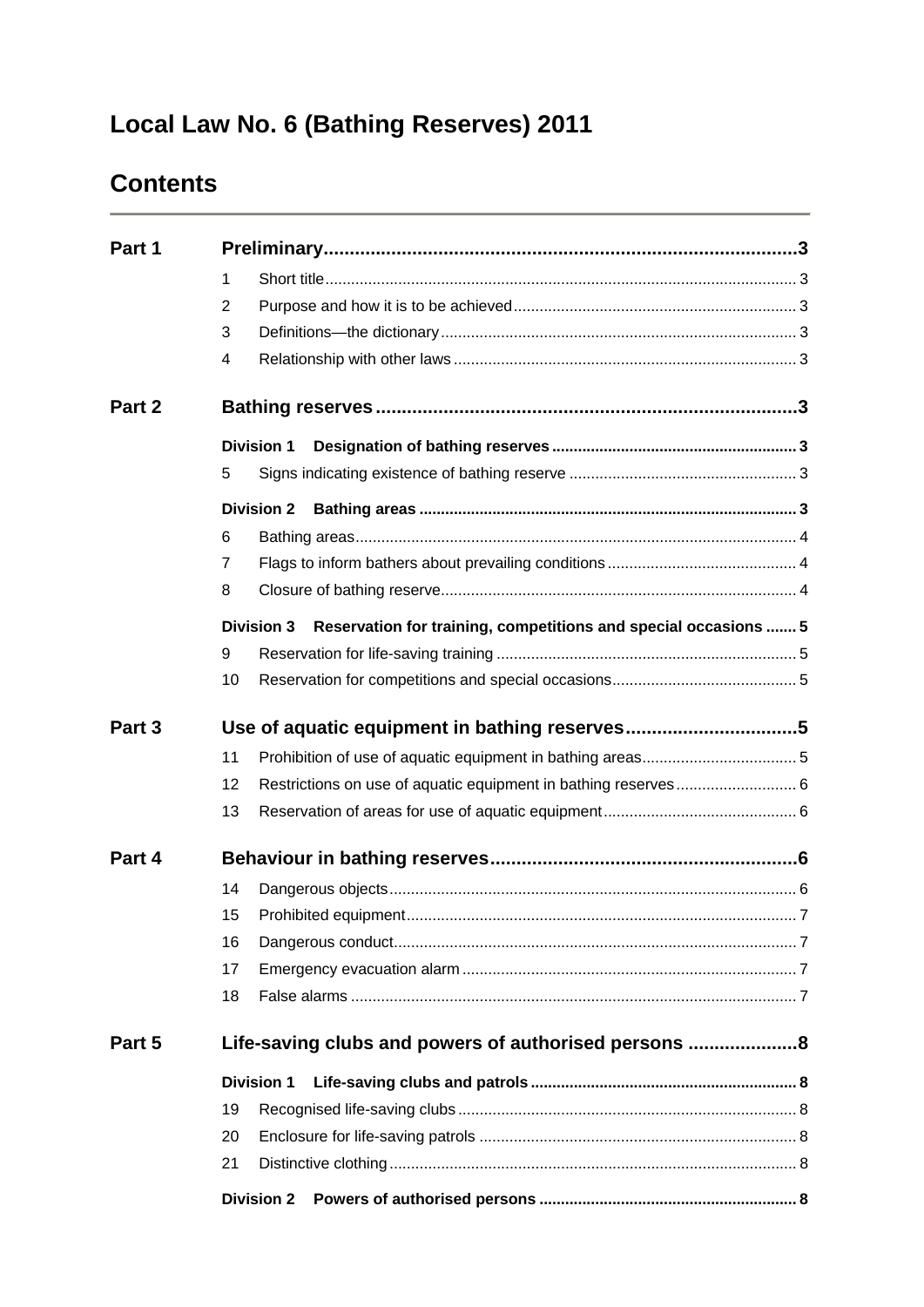| <b>Schedule</b> | <b>Dictionary</b> |                                                                        | 13 |
|-----------------|-------------------|------------------------------------------------------------------------|----|
|                 | 36                |                                                                        |    |
|                 | 35                |                                                                        |    |
|                 | 34                |                                                                        |    |
|                 | 33                |                                                                        |    |
| Part 7          |                   |                                                                        |    |
|                 | 32                |                                                                        |    |
|                 | 31                |                                                                        |    |
|                 | 30                |                                                                        |    |
|                 | 29                |                                                                        |    |
|                 | 28                |                                                                        |    |
|                 | 27                |                                                                        |    |
|                 | 26                |                                                                        |    |
| Part 6          |                   |                                                                        |    |
|                 | 25                | Seizure and detention of dangerous objects and prohibited equipment  9 |    |
|                 | 24                |                                                                        |    |
|                 | 23                |                                                                        |    |
|                 | 22                |                                                                        |    |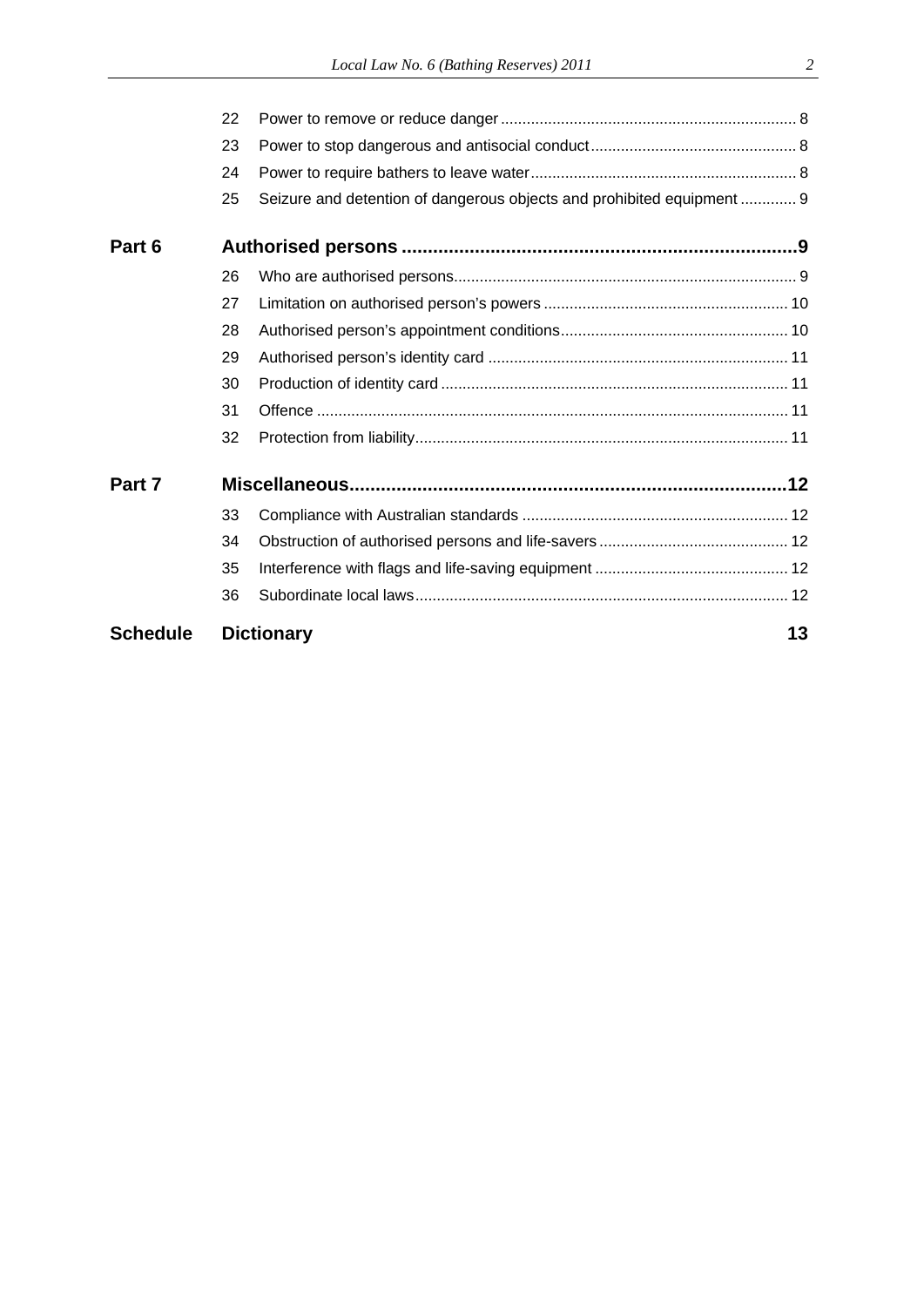## <span id="page-2-0"></span>**Part 1** Preliminary

### <span id="page-2-1"></span>**1 Short title**

This model local law may be cited as *Local Law No. 6 (Bathing Reserves) 2011.*

### <span id="page-2-2"></span>**2 Purpose and how it is to be achieved**

- (1) The purpose of this local law is to enhance the public safety and convenience of bathing reserves placed under the local government's control<sup>[1](#page-2-9)</sup> through orderly management and regulation of activities within these reserves.
- (2) The purpose is achieved by providing for
	- (a) the designation and management of safe, supervised bathing areas within bathing reserves; and
	- (b) the regulation of conduct and the use of aquatic equipment within bathing reserves; and
	- (c) the assignment of responsibility to life-saving clubs for managing, patrolling and supervising bathing reserves; and
	- (d) the appointment and powers of authorised persons to manage and enforce the regulation of conduct within bathing reserves.

### <span id="page-2-3"></span>**3 Definitions—the dictionary**

The dictionary in the schedule defines particular words used in this local law.

### <span id="page-2-4"></span>**4 Relationship with other laws[2](#page-2-10)**

- (1) This local law is to be read with *Local Law No. 1 (Administration) 2011*.
- (2) However, a reference to an authorised person in *Local Law No. 1 (Administration) 2011* does not include an authorised person appointed under this local law.

## <span id="page-2-5"></span>**Part 2 Bathing reserves**

### <span id="page-2-6"></span>**Division 1 Designation of bathing reserves**

### <span id="page-2-7"></span>**5 Signs indicating existence of bathing reserve**

- (1) If the local government proposes to regulate the use of a bathing reserve under this local law, the local government must erect and maintain signs (*reserve signs*) in prominent positions on or adjacent to the foreshore to indicate the existence of the bathing reserve.
- (2) Reserve signs must be erected at the lateral boundaries of the bathing reserve indicating the position of the boundaries.
- (3) The signs must face both seawards and shorewards.

### <span id="page-2-8"></span>**Division 2 Bathing areas**

<u>.</u>

<span id="page-2-9"></span><sup>&</sup>lt;sup>1</sup> As declared by gazette notice under the Act.

<span id="page-2-10"></span><sup>&</sup>lt;sup>2</sup> This local law and any subordinate local law made under it do not apply to the extent of any inconsistency with a law of the State or the Commonwealth. See the Act, section 27.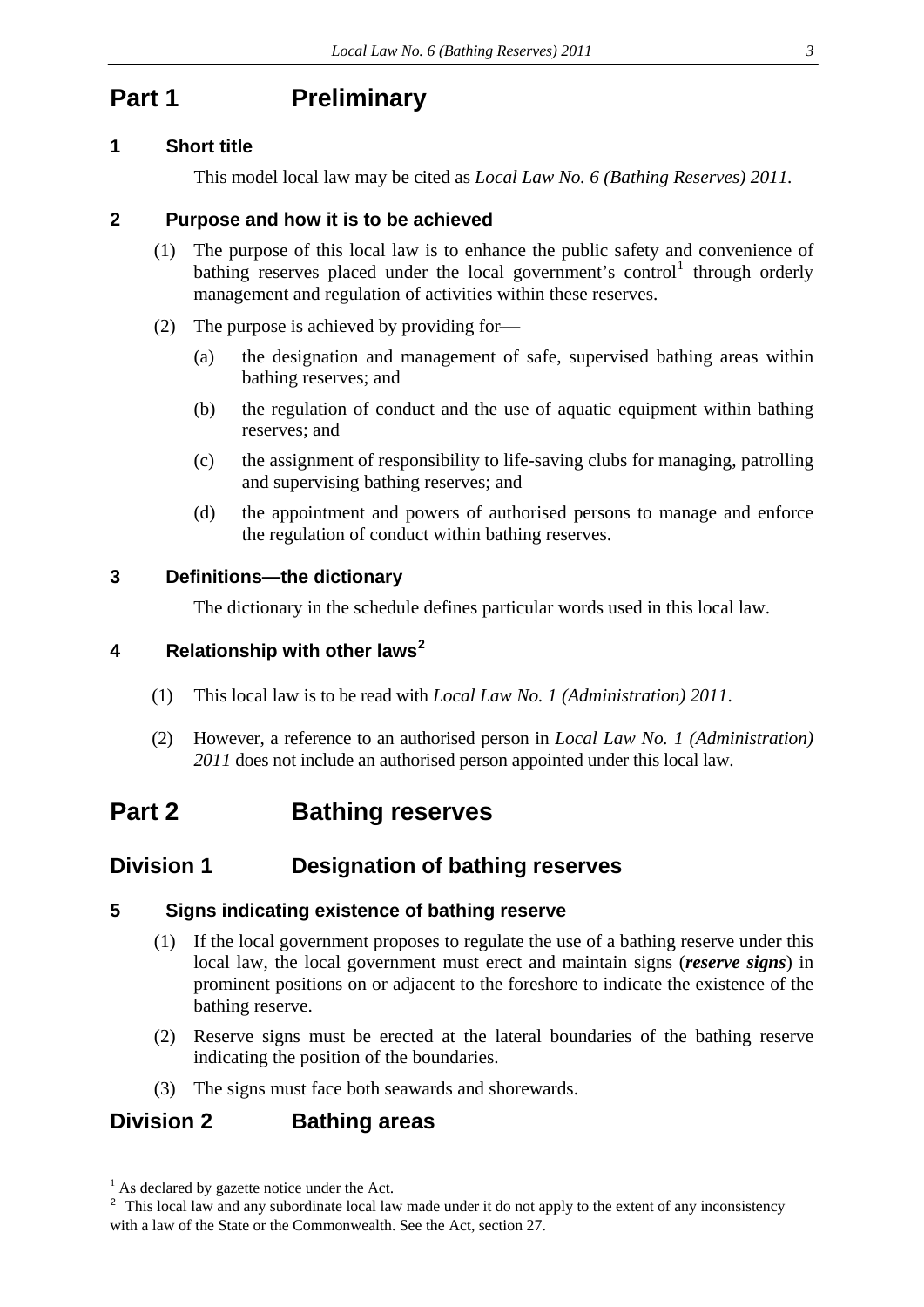### <span id="page-3-0"></span>**6 Bathing areas**

- (1) An authorised person may mark out an area (a *bathing area*) within a bathing reserve.
- (2) The area selected as a bathing area must be the part of the bathing reserve that is, in the authorised person's opinion, the safest and most suitable for bathing in view of the prevailing conditions.
- (3) The bathing area is marked out by placing 2 patrol flags at different points on or adjacent to the foreshore.
- (4) The bathing area consists of the area defined by—
	- (a) an imaginary line between the 2 patrol flags; and
	- (b) lateral boundaries extending seaward from each patrol flag at right angles from the imaginary line; and
	- (c) an outer boundary parallel to, and 200 metres to the seaward side of, the imaginary line.
- (5) Where the boundary of the bathing reserve is less than 200 metres to the seaward side of an imaginary line between the 2 patrol flags, then the boundary of the bathing area shall be the outer boundary of the bathing reserve.
- (6) An authorised person may, in view of prevailing conditions, change the boundaries of a bathing area by changing the position of the patrol flags.
- (7) Patrol flags must not be exhibited if the bathing area is not under surveillance by a life-saving patrol.

### <span id="page-3-1"></span>**7 Flags to inform bathers about prevailing conditions**

- (1) This section applies if—
	- (a) an authorised person has marked out a bathing area under section 6; and
	- (b) in the authorised person's opinion, there are potentially hazardous conditions prevailing within the bathing area.
- (2) The authorised person must exhibit in a prominent position on or adjacent to the foreshore a yellow flag warning bathers of the potentially hazardous conditions.

### <span id="page-3-2"></span>**8 Closure of bathing reserve**

(1) An authorised person may close a bathing reserve or part of a bathing reserve to bathing by erecting a red flag in a prominent position on or adjacent to the foreshore.<sup>[3](#page-3-3)</sup>

*Example—* 

<u>.</u>

The authorised person may close the bathing reserve if the prevailing conditions pose a risk to the lives of members of the public bathing in the reserve.

(2) If patrol flags marking out a bathing area have been placed in position, the patrol flags must be removed on closure of the bathing reserve or a part of the bathing reserve in which the bathing area is situated.

<span id="page-3-3"></span><sup>&</sup>lt;sup>3</sup> Although this local law does not require strict compliance with Australian Standard No. 2416 (Design and Application of Water Safety Signs), that standard should, where practicable, be complied with.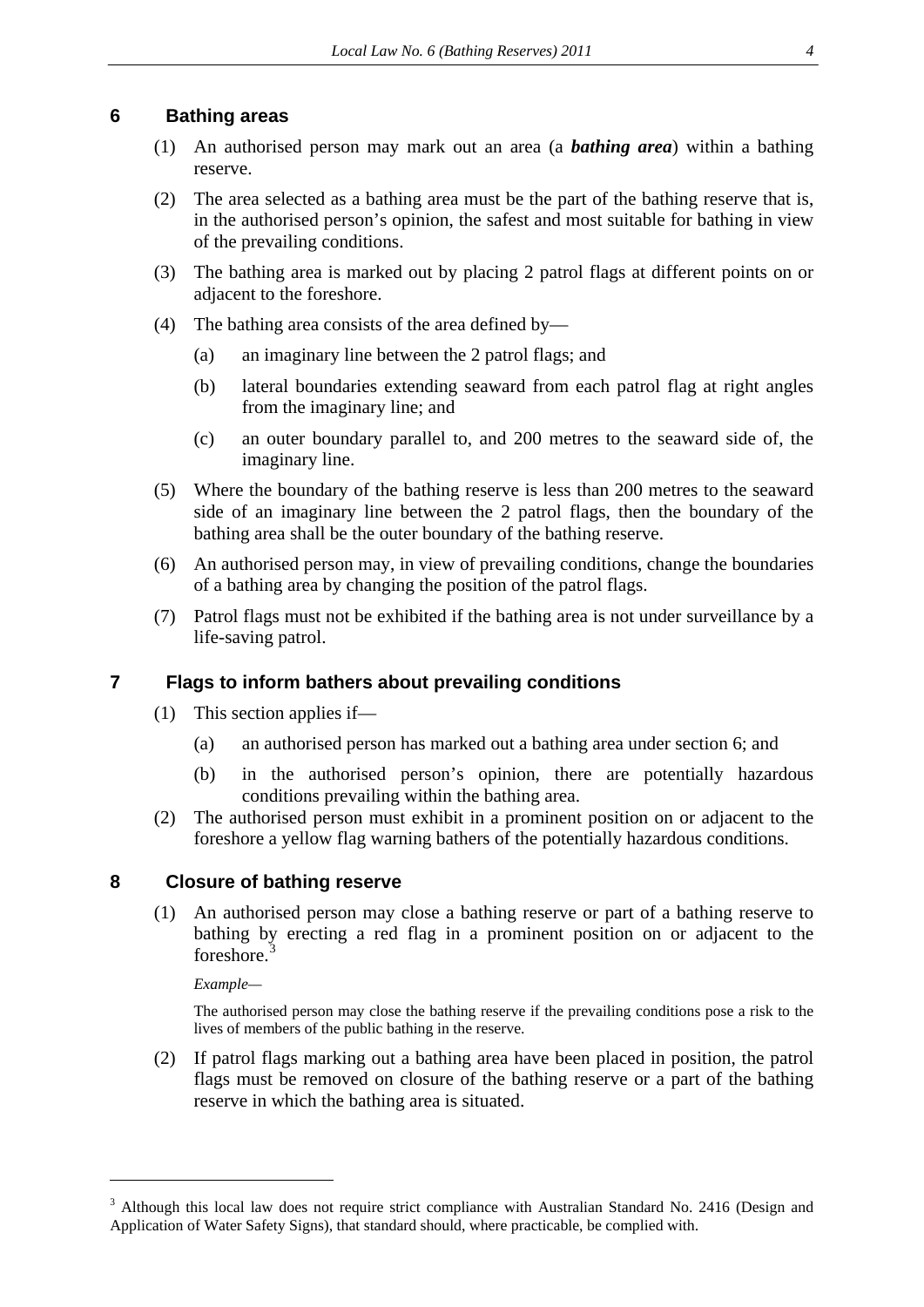(3) A person must not bathe in a bathing reserve or part of a bathing reserve while the reserve or the relevant part of the reserve is closed to bathing.

Maximum penalty for subsection (3)—20 penalty units.

### <span id="page-4-0"></span>**Division 3 Reservation for training, competitions and special occasions**

### <span id="page-4-1"></span>**9 Reservation for life-saving training**

- (1) An authorised person may—
	- (a) temporarily set apart the whole or a part of a bathing reserve for life-saving training; and
	- (b) impose restrictions on access to the area set apart.
- (2) However an authorised person may not set apart any part of a bathing reserve for life-saving training exclusively.
- (3) An area set apart under this section, and the restrictions applying to access, must be clearly indicated by signs erected in prominent positions on the bathing reserve.

#### <span id="page-4-2"></span>**10 Reservation for competitions and special occasions**

- (1) For the purposes of *Local Law No.1 (Administration) 2011*, section 5(b), it is a prescribed activity<sup>[4](#page-4-5)</sup> to-
	- (a) set apart a bathing reserve or a part of a bathing reserve for life-saving training on an exclusive basis; or
	- (b) use any part of a bathing reserve for the conduct of a surfing competition, a life-saving competition or another aquatic activity.
- (2) Where an approval for an activity mentioned in subsection (1) permits restrictions on access to any part of a bathing reserve, the area set apart for the activity and the restrictions applying to access must be clearly indicated by signs erected in prominent positions on the bathing reserve.
- (3) A person must not contravene a restriction on access imposed under this section.

Maximum penalty for subsection (3)—20 penalty units.

## <span id="page-4-3"></span>**Part 3 Use of aquatic equipment in bathing reserves**

### <span id="page-4-4"></span>**11 Prohibition of use of aquatic equipment in bathing areas**

(1) A person must not use aquatic equipment in a bathing area.

Maximum penalty for subsection (1)—20 penalty units.

(2) However—

1

(a) this section does not prevent the use of aquatic equipment if its use at a place within a bathing reserve is authorised under another law; and

<span id="page-4-5"></span><sup>4</sup> *Local Law No.1 (Administration) 2011*, section 6, creates an offence for a person to undertake a prescribed activity without a current approval granted by the local government. Section 7 requires that the approval be obtained under part 2 of that local law.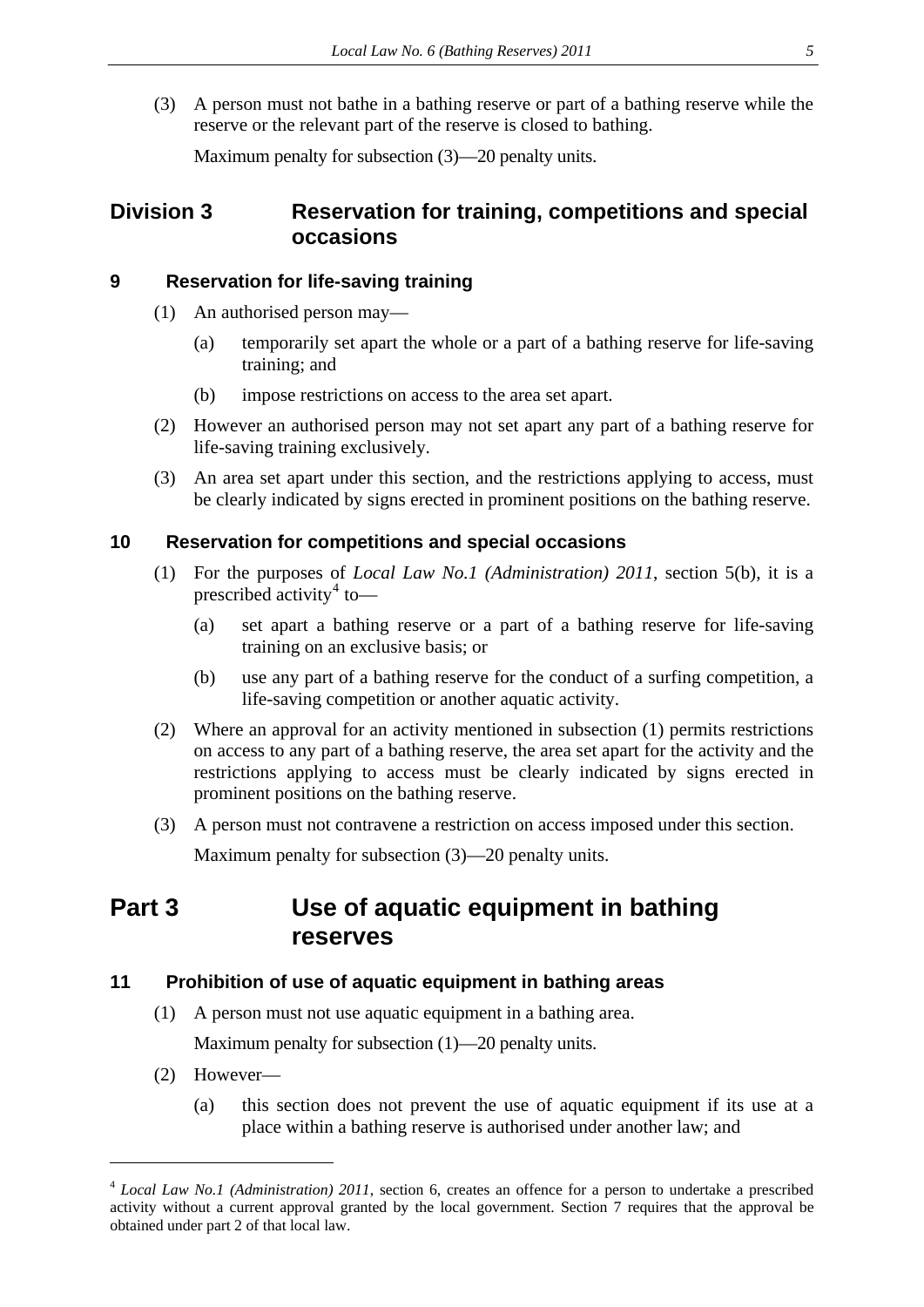- (b) a rubber float or board that does not give rise to risk of injury to other bathers may be used in a bathing area; and
- (c) if an authorised person authorises the use of other aquatic equipment in a bathing area, the equipment may be used subject to conditions fixed by the authorised person when giving the authorisation; and
- (d) life-saving equipment may be used in a bathing area by members of a lifesaving patrol for surveillance of the bathing area or to assist bathers in distress.

### <span id="page-5-0"></span>**12 Restrictions on use of aquatic equipment in bathing reserves**

- (1) The local government may, by subordinate local law, prohibit or restrict the use of aquatic equipment or a specified class of aquatic equipment within a bathing reserve or a particular part of a bathing reserve.
- (2) Notice of a prohibition or restriction imposed under this section must be included on the reserve signs or on notices adjacent to the reserve signs.
- (3) A person must not use aquatic equipment in contravention of a prohibition or restriction imposed under this section unless authorised to do so by an authorised person under section 13, or authorised under another law.

Maximum penalty for subsection (3)—20 penalty units.

### <span id="page-5-1"></span>**13 Reservation of areas for use of aquatic equipment**

- (1) An authorised person may temporarily set apart a particular part of a bathing reserve for the use of aquatic equipment of a particular type.
- (2) A part of the bathing reserve set apart under this section must be defined by signs and flags or in some other way that clearly indicates the relevant part of the reserve and the use for which it is set apart.
- (3) If a part of a bathing reserve is set apart for the use of aquatic equipment of a particular type under this section, a person must not—
	- (a) use aquatic equipment of the relevant type in the bathing reserve outside the part of the reserve set apart for its use; or
	- (b) use aquatic equipment, in the relevant part of the reserve, that is not of the type for which the relevant part of the reserve is set apart.

Maximum penalty for subsection (3)—20 penalty units.

## <span id="page-5-2"></span>**Part 4 Behaviour in bathing reserves**

### <span id="page-5-3"></span>**14 Dangerous objects**

(1) A person must not bring an item of aquatic equipment or other object into a bathing reserve, or use aquatic equipment or anything else in a bathing reserve, if the item or object is dangerous.

Maximum penalty for subsection (1)—20 penalty units.

(2) This section does not apply to life-saving equipment used by members of a lifesaving patrol for surveillance of the bathing reserve or to assist bathers in distress.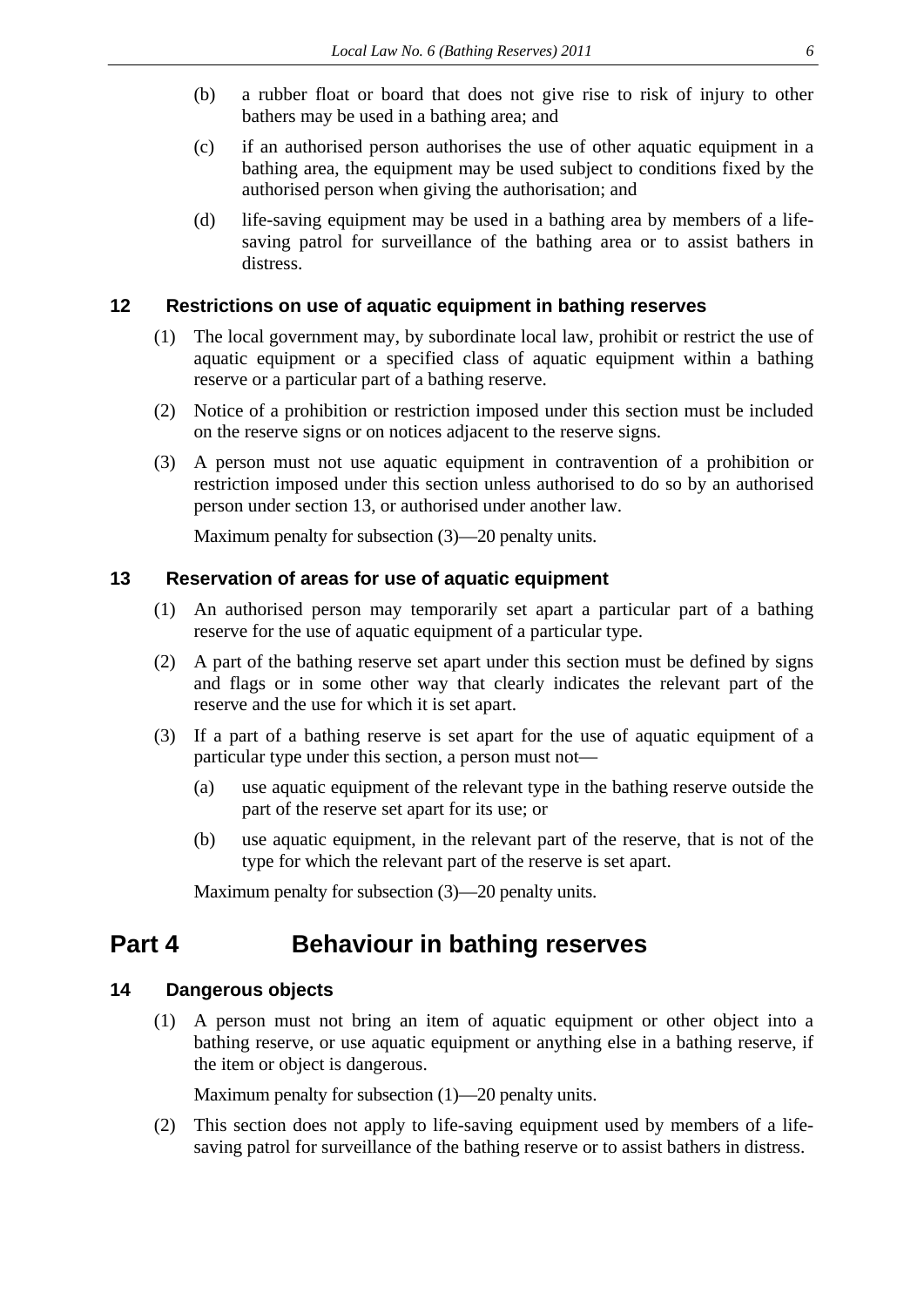### <span id="page-6-0"></span>**15 Prohibited equipment**

(1) A person must not have prohibited equipment in a bathing reserve.

Maximum penalty for subsection (1)—20 penalty units.

- (2) However, this section does not apply in circumstances excluded under a subordinate local law from the application of this section.
- (3) In this section—

### *prohibited equipment* means—

- (a) a spear gun; or
- (b) a fishing spear; or
- (c) another object classified as prohibited equipment under a subordinate local law for this paragraph.

### <span id="page-6-1"></span>**16 Dangerous conduct**

A person must not use aquatic equipment or anything else in a bathing reserve in a way that creates a risk to the safety of others.

Maximum penalty—20 penalty units.

### <span id="page-6-2"></span>**17 Emergency evacuation alarm**

- (1) If an emergency evacuation alarm is given, a person within a bathing reserve—
	- (a) must leave the water as soon as practicable; and
	- (b) must not enter or re-enter the water until the all-clear is given.

Maximum penalty for subsection (1)—20 penalty units.

- (2) An emergency evacuation alarm is given by—
	- (a) the prolonged ringing of a bell or sounding of a siren; and
	- (b) the exhibition of a red flag.
- (3) The all-clear is given by—
	- (a) a short ringing of the bell or sounding of the siren; and
	- (b) the replacement of the red flag by a yellow flag.
- (4) An emergency evacuation and the all-clear may also be given in ways recognised by SLSQ.

*Example—* 

The emergency evacuation alarm may be given by holding up a red and white quartered flag and the all-clear may be given by taking down the flag when the danger has passed.

### <span id="page-6-3"></span>**18 False alarms**

A person must not, without the authority of an authorised person—

- (a) give an emergency evacuation alarm or do anything likely to be reasonably interpreted as an emergency evacuation alarm; or
- (b) give the all-clear after an emergency evacuation alarm or do anything likely to be reasonably interpreted as the all-clear after an emergency evacuation alarm.

Maximum penalty—50 penalty units.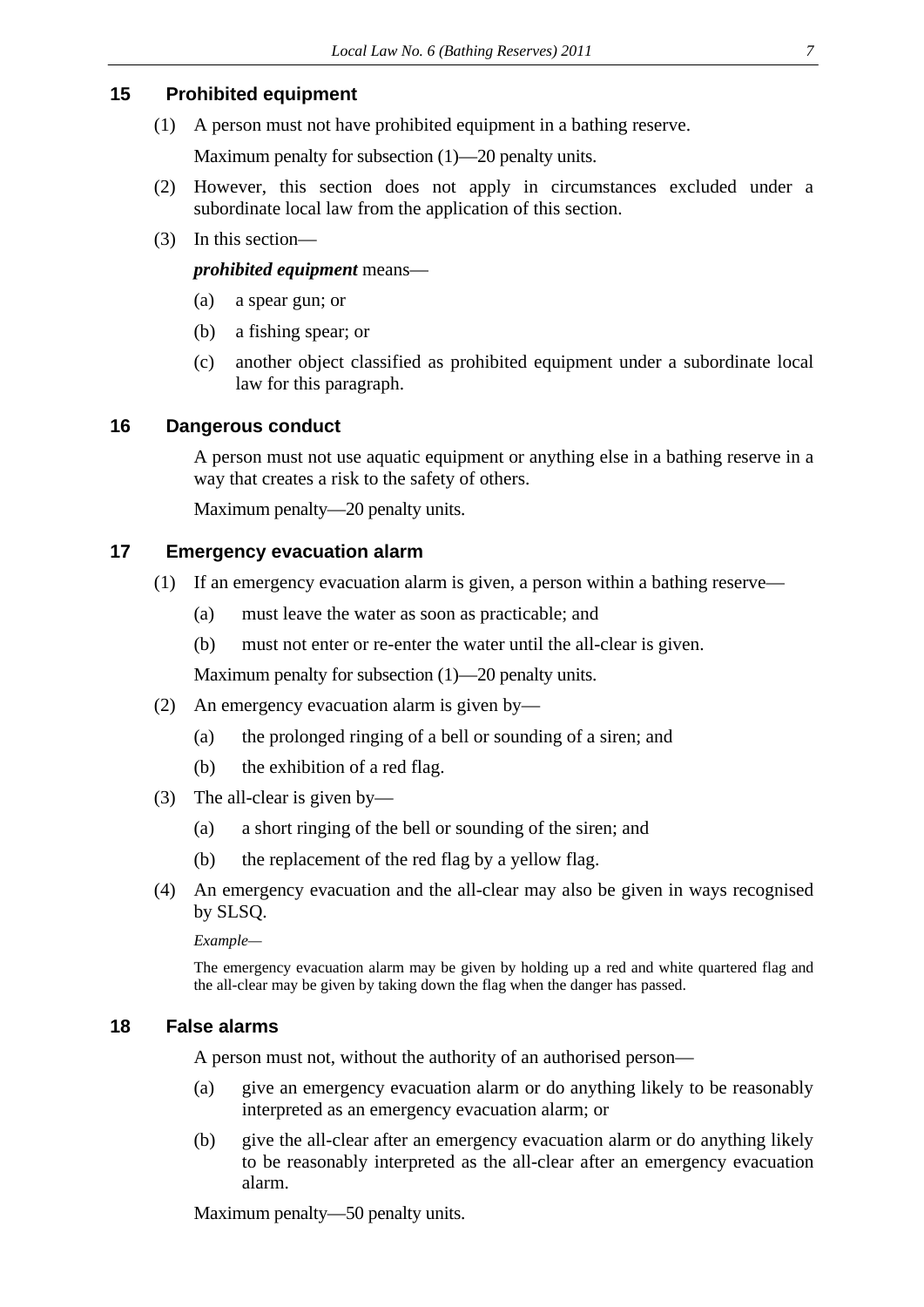## <span id="page-7-0"></span>**Part 5 Life-saving clubs and powers of authorised persons**

### <span id="page-7-1"></span>**Division 1 Life-saving clubs and patrols**

### <span id="page-7-2"></span>**19 Recognised life-saving clubs**

- (1) The local government may, after consultation with interested life-saving clubs, assign to a life-saving club the responsibility for patrolling a bathing reserve or a particular part of a bathing reserve.
- (2) The responsibility—
	- (a) may be assigned on conditions the local government considers appropriate; and
	- (b) may only be assigned with the agreement of the club to which the responsibility is assigned.

### <span id="page-7-3"></span>**20 Enclosure for life-saving patrols**

A recognised life-saving club may, with the local government's written approval, enclose a part of a bathing reserve for the exclusive use of members of life-saving patrols.

### <span id="page-7-4"></span>**21 Distinctive clothing**

A member of a life-saving patrol must wear a distinctive uniform appropriate to the member's rank in a design approved by SLSQ.

### <span id="page-7-5"></span>**Division 2 Powers of authorised persons**

### <span id="page-7-6"></span>**22 Power to remove or reduce danger**

(1) If a person brings a dangerous object or dangerous item of aquatic equipment onto a bathing reserve, an authorised person may direct the person to take specified action to remove or reduce the danger posed by the object or item.

*Example—* 

If a person brings a beach umbrella onto a bathing reserve and the umbrella appears likely to blow away, an authorised person might direct the person to take specified action to secure the umbrella.

(2) A person must comply with a direction under this section.

Maximum penalty for subsection (2)—20 penalty units.

### <span id="page-7-7"></span>**23 Power to stop dangerous and antisocial conduct**

- (1) If a person behaves in a bathing reserve in a way that endangers the safety of the person or someone else, or causes a nuisance to someone else, an authorised person may direct the person to stop the behaviour.
- (2) A person must comply with a direction under this section.

Maximum penalty for subsection (2)—20 penalty units.

### <span id="page-7-8"></span>**24 Power to require bathers to leave water**

(1) An authorised person may give a direction to a bather to leave the water if—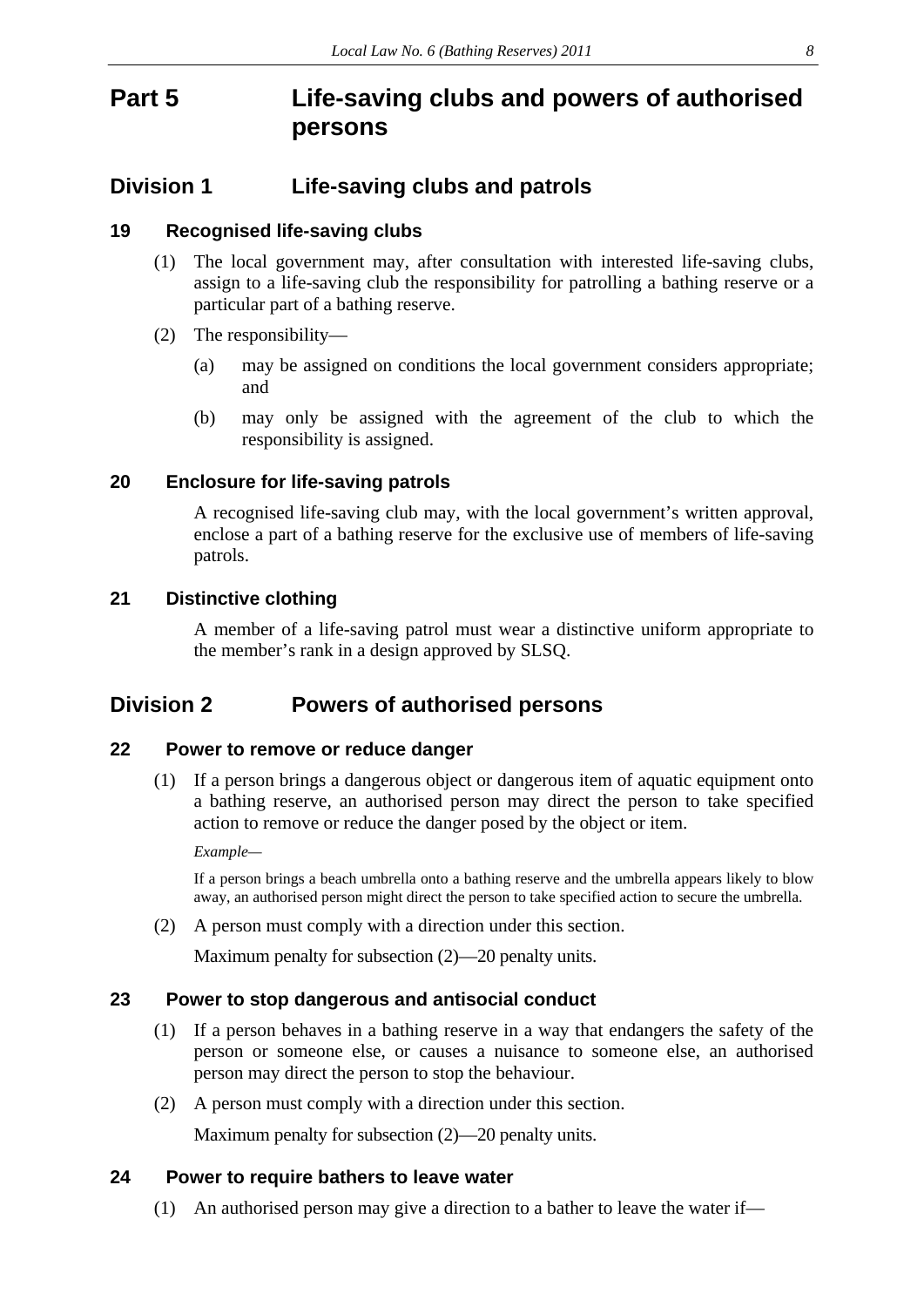- (a) the bathing reserve, or the relevant part of the bathing reserve, is closed to bathing; or
- (b) an emergency evacuation alarm has been given; or
- (c) there is some other risk to the bather's safety.
- (2) A person must comply with a direction under this section.

Maximum penalty for subsection (2)—20 penalty units.

#### <span id="page-8-0"></span>**25 Seizure and detention of dangerous objects and prohibited equipment**

- (1) This section applies if, in a bathing reserve, a person—
	- (a) possesses, uses or has used a dangerous object or dangerous item of aquatic equipment; or
	- (b) uses or has used an object in a dangerous way; or
	- (c) has prohibited equipment.
- (2) An authorised person may seize the object, item or equipment (the *seized thing*).
- (3) The authorised person must give the person from whom the seized thing is taken a receipt—
	- (a) stating the nature of the seized thing; and
	- (b) stating the date and time of seizure; and
	- (c) stating a period (which must be at least 1 hour and not more than 6 months) for which the seized thing is to be detained; and
	- (d) stating a place where the seized thing may be reclaimed.
- (4) The seized thing must, if not reclaimed on the day on which it was seized, be delivered into the custody of the local government or the life-saving club of which the authorised person is a member.
- (5) The local government or the relevant life-saving club must take all reasonable measures to ensure the safe custody of the seized thing.
- (6) At the conclusion of the period fixed for its detention under subsection  $(3)(c)$ , if the seized thing is in the custody of a life-saving club it must be delivered into the custody of the local government.
- (7) At the conclusion of the period fixed for its detention under subsection  $(3)(c)$ , the seized thing must be dealt with by the local government as an impounded item under *Local Law No.1 (Administration) 2011*, section 37*.*

## <span id="page-8-1"></span>**Part 6 Authorised persons**

### <span id="page-8-2"></span>**26 Who are authorised persons**

- (1) The following persons are authorised persons for this local law—
	- (a) a person who is an authorised person under a subordinate local law for this paragraph;
	- (b) a person appointed as an authorised person for this local law under this section.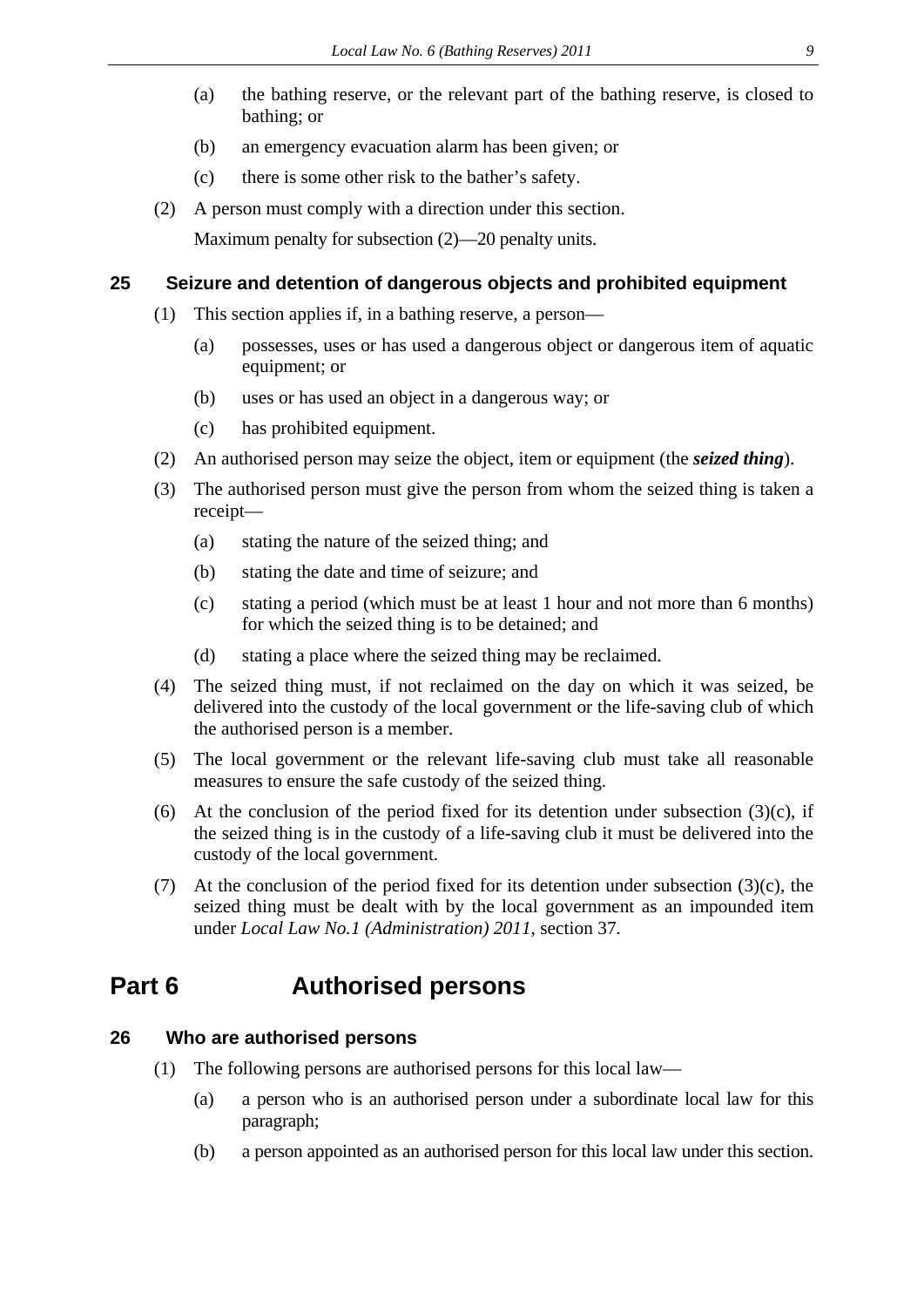*Example for paragraph (a)—* 

- The subordinate local laws might provide that a person who holds a particular rank in a lifesaving patrol is an authorised person.
- The subordinate local laws might provide that a life guard or a beach inspector is, while he or she holds that position, an authorised person.
- (2) A local government may appoint any of the following persons as authorised persons for this local law
	- (a) employees of the local government;
	- (b) other persons who are eligible for appointment as authorised persons under the Act.<sup>[5](#page-9-2)</sup>
- (3) An appointment of a person as an authorised person under this section must state the provisions of this local law for which the person is appointed as an authorised person.
- (4) A local government may appoint a person as an authorised person under this section only if-
	- (a) the local government considers the person has the necessary expertise or experience for the appointment; or
	- (b) the person has satisfactorily finished training approved by the local government for the appointment.

### <span id="page-9-0"></span>**27 Limitation on authorised person's powers**

An authorised person's powers may be limited in the person's instrument of appointment or under a subordinate local law for this section.

### <span id="page-9-1"></span>**28 Authorised person's appointment conditions**

- (1) An authorised person holds office on the conditions stated in the instrument of appointment or a subordinate local law for this subsection.
- (2) An authorised person—
	- (a) if the instrument or subordinate local law provides for a term of appointment—ceases holding office at the end of the term; and
	- (b) if appointed as an authorised person under section  $26(1)(b)$ —may resign by signed notice of resignation given to the local government; and
	- (c) if the person holds a particular rank or position, and is an authorised person under a subordinate local law because he or she holds the relevant rank or position—ceases holding office as an authorised person on ceasing to hold the relevant rank or position; and
	- (d) if the conditions of appointment provide—ceases holding office as an authorised person on ceasing to hold another office stated in the appointment conditions (the *main office*).
- (3) However, an authorised person may not resign from the office of authorised person (the *secondary office*) under subsection (2)(b) if a condition of the authorised person's employment in the main office requires the authorised person to hold the secondary office.

1

<span id="page-9-2"></span><sup>&</sup>lt;sup>5</sup> See the Act, chapter 6, part 6.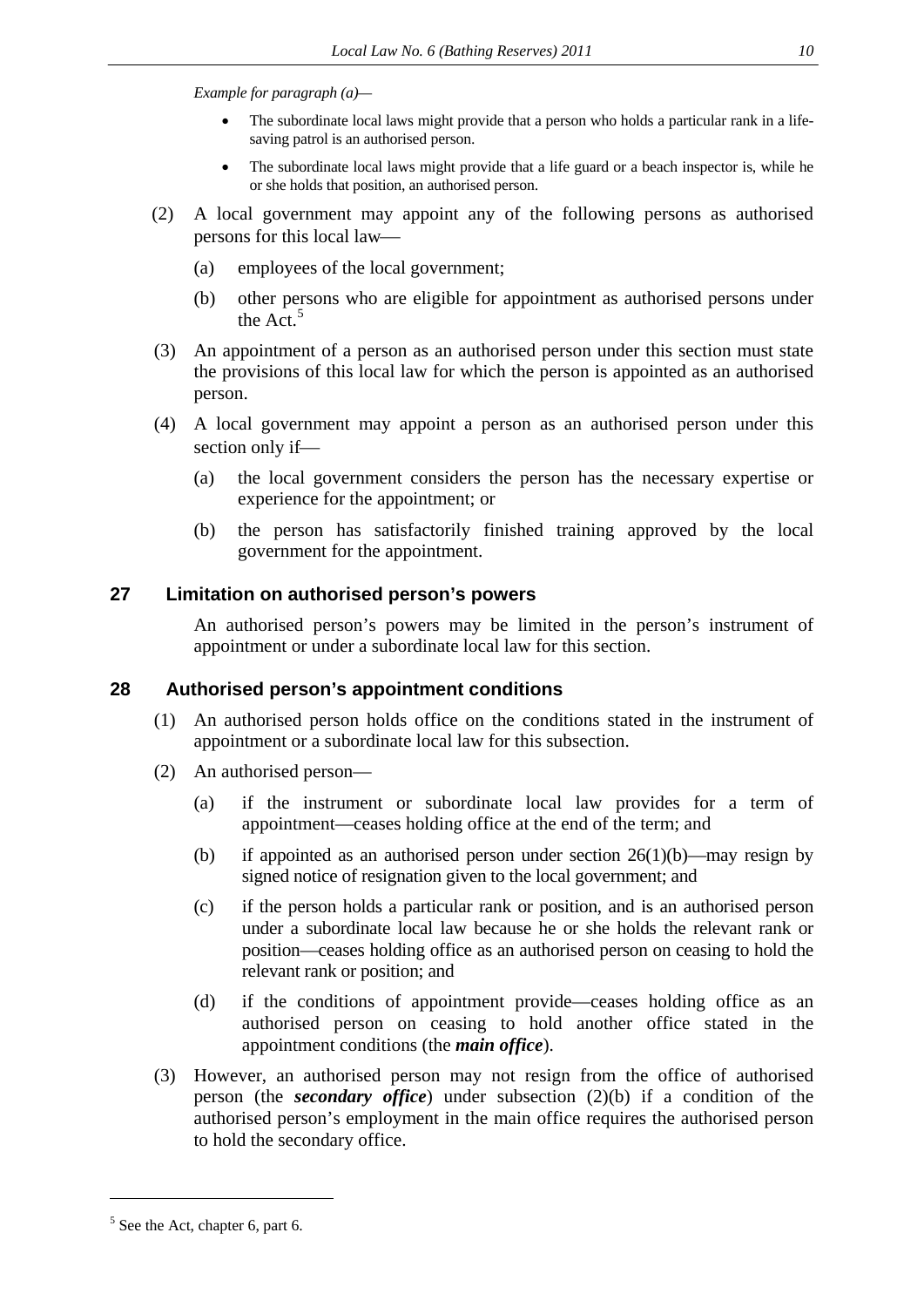### <span id="page-10-0"></span>**29 Authorised person's identity card**

- (1) Each authorised person must hold an identity card issued by the local government or a recognised life-saving club.
- (2) An identity card issued by the local government must—
	- (a) contain a recent photograph of the authorised person; and
	- (b) be signed by the authorised person; and
	- (c) identify the person as an authorised person for the local government; and
	- (d) include an expiry date.
- (3) An identity card issued by a recognised life-saving club must—
	- (a) contain a recent photograph of the authorised person or state the authorised person's date of birth; and
	- (b) be signed by the authorised person; and
	- (c) identify the person as an authorised person for the life-saving club; and
	- (d) include an expiry date.
- (4) A person who ceases to be an authorised person must return the person's identity card to the local government or the life-saving club that issued it within 21 days after the person ceases to be an authorised person.

Maximum penalty for subsection (4)—10 penalty units.

(5) This section does not prevent the giving of a single identity card to a person for this part and for other purposes.

### <span id="page-10-1"></span>**30 Production of identity card**

- (1) An authorised person may exercise a power in relation to someone else (the *other person*) only if the authorised person—
	- (a) first produces his or her identity card for the other person's inspection; or
	- (b) has the identity card displayed so it is clearly visible to the other person.
- (2) However, if for any reason it is not practicable to comply with subsection (1), the authorised person must produce the identity card for the other person's inspection at the first reasonable opportunity.

### <span id="page-10-2"></span>**31 Offence**

A person must not pretend to be an authorised person or a member of a life-saving patrol.

Maximum penalty—50 penalty units.

### <span id="page-10-3"></span>**32 Protection from liability**

- (1) This section applies to—
	- (a) an authorised person; and
	- (b) a person acting under the direction of an authorised person.
- (2) The person does not incur civil liability for an act done or omission made honestly and without negligence under this local law.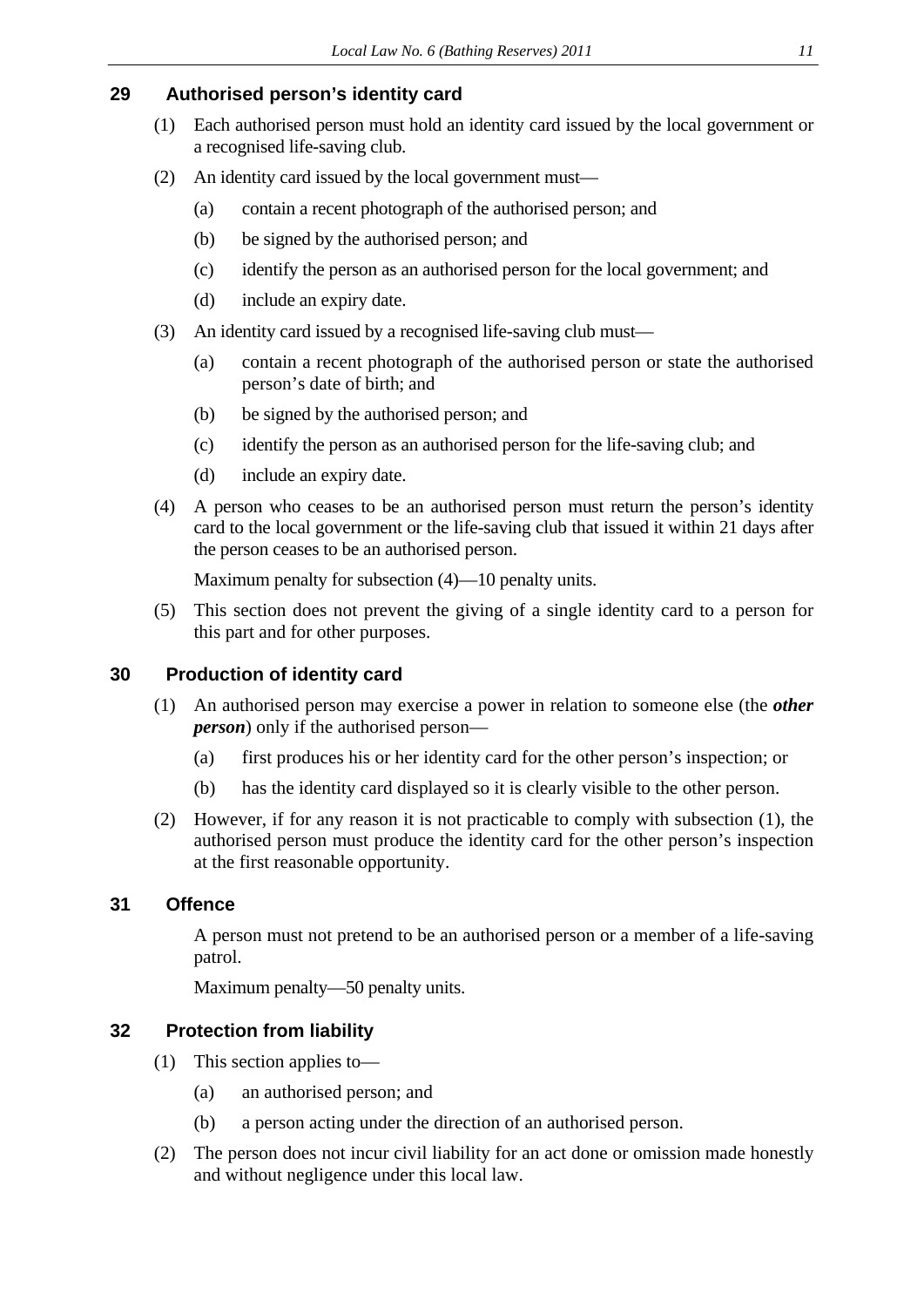(3) A liability that would, apart from this section, attach to the person attaches instead to the local government.

### <span id="page-11-0"></span>**Part 7 Miscellaneous**

### <span id="page-11-1"></span>**33 Compliance with Australian standards**

- (1) The flags and signs to be used for the purposes of this local law should comply with any relevant Australian Standard issued or approved by the Standards Association of Australia.
- (2) However, non-compliance with an applicable standard does not invalidate anything done under this local law.

#### <span id="page-11-2"></span>**34 Obstruction of authorised persons and life-savers**

(1) A person must not obstruct an authorised person or a member of a life-saving patrol in the conduct of their duties.

Maximum penalty for subsection (1)—50 penalty units.

(2) A person must not use insulting or abusive language to an authorised person or a member of a life-saving patrol.

Maximum penalty for subsection (2)—20 penalty units.

### <span id="page-11-3"></span>**35 Interference with flags and life-saving equipment**

(1) A person must not, without the approval of an authorised person, damage, destroy or interfere with a sign or flag erected or placed under this local law.

Maximum penalty for subsection (1)—50 penalty units.

(2) A person must not, without the approval of an authorised person, interfere with life-saving equipment on a bathing reserve.

Maximum penalty for subsection (2)—50 penalty units.

### <span id="page-11-4"></span>**36 Subordinate local laws**

The local government may make subordinate local laws about—

- (a) prohibiting or restricting the use of aquatic equipment;  $6 \text{ or }$  $6 \text{ or }$
- (b) the classification of objects as prohibited equipment;<sup>[7](#page-11-6)</sup> or
- (c) the circumstances in which a person may have prohibited equipment in a bathing reserve;<sup>[8](#page-11-7)</sup> or
- (d) the appointment of authorised persons for this local law;  $9^{\circ}$  $9^{\circ}$  or
- (e) the limitation of an authorised person's powers;  $^{10}$  $^{10}$  $^{10}$  or
- (f) conditions of office for authorised persons.<sup>[11](#page-11-10)</sup>

1

<span id="page-11-5"></span> $6$  See section 12(1).

<span id="page-11-6"></span> $7$  See section 15(3).

<span id="page-11-7"></span> $8$  See section 15(2).

<span id="page-11-8"></span> $9^9$  See section 26(1)(a).

<span id="page-11-9"></span> $10$  See section 27.

<span id="page-11-10"></span> $11$  See section 28(1).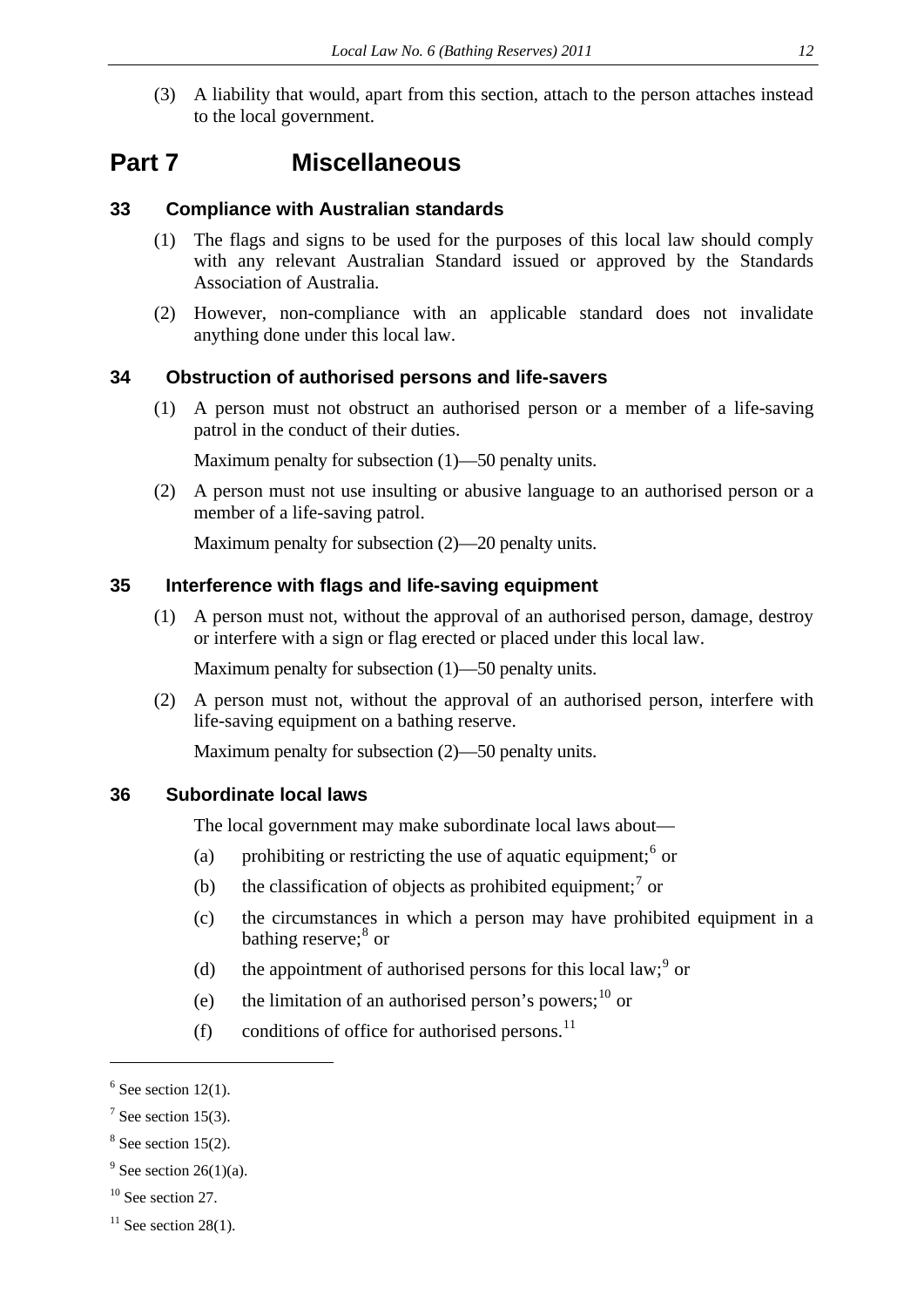## <span id="page-12-0"></span>**Schedule Dictionary**

*aquatic equipment* means—

- (a) a boat or vessel; or
- (b) a surf ski; or
- (c) a jet ski; or
- (d) a surf board; or
- (e) a sail board; or
- (f) a body board; or
- (g) another device (whether motorised or not) for use on or in water to carry a person or thing across or through water or for recreational use in water.

*authorised person* means a person who is an authorised person for this local law under part 6.

**bathing** includes all activities involving the immersion or partial immersion of the body in water.

*bathing area* see section 6.

**bathing reserve** means a part of the seashore, adjacent land under the sea, and sea placed under the control of the local government as a bathing reserve under the Act.

*dangerous item of aquatic equipment* means an item of aquatic equipment that is of such a nature that, in the absence of care or precaution in its use or management, the life, safety or health of any person may be endangered.

*Examples of dangerous items of aquatic equipment—* 

- A surfboard with sharp or broken edges.
- A boat with projections liable to cause injury to bathers.

*dangerous object* means an object that is of such a nature that, in the absence of care or precaution in its use or management, the life, safety or health of any person may be endangered.

*life-saving club* means a body—

- (a) affiliated with—
	- (i) Surf Life Saving Queensland Inc (SLSQ); or
	- (ii) the Head Centre of the Royal Life Saving Society; and
- (b) accredited by the Department of Community Safety.

*life-saving equipment* means equipment for use in sea rescue, life-saving, or the provision of first aid.

*life-saving patrol* means the members of a recognised life-saving club assigned by the club or SLSQ to patrol a bathing reserve, or part of a bathing reserve, at a particular time.

*patrol flag* means a red and yellow flag of the design prescribed by Australian Standard No. 2416.

*recognised life-saving club* means a life-saving club to which the local government has assigned the responsibility for patrolling a bathing reserve or a particular part of a bathing reserve.[12](#page-12-1)

<span id="page-12-1"></span><sup>12</sup> See section 19.

1

Section 3